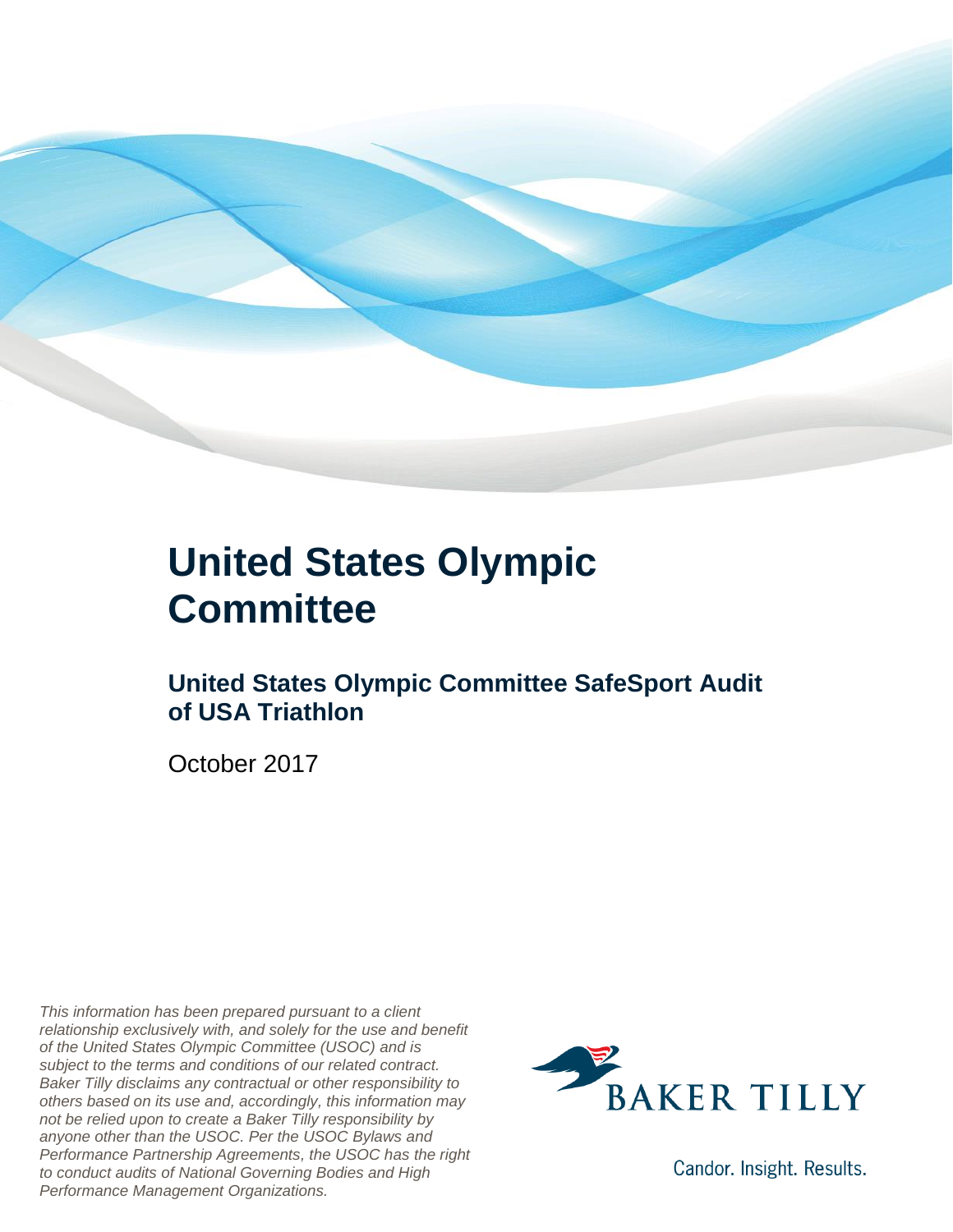

|  | UNITED STATES OLYMPIC COMMITTEE SAFESPORT AUDIT OF USA |  |
|--|--------------------------------------------------------|--|
|  |                                                        |  |
|  |                                                        |  |
|  |                                                        |  |
|  |                                                        |  |
|  |                                                        |  |
|  |                                                        |  |
|  |                                                        |  |
|  |                                                        |  |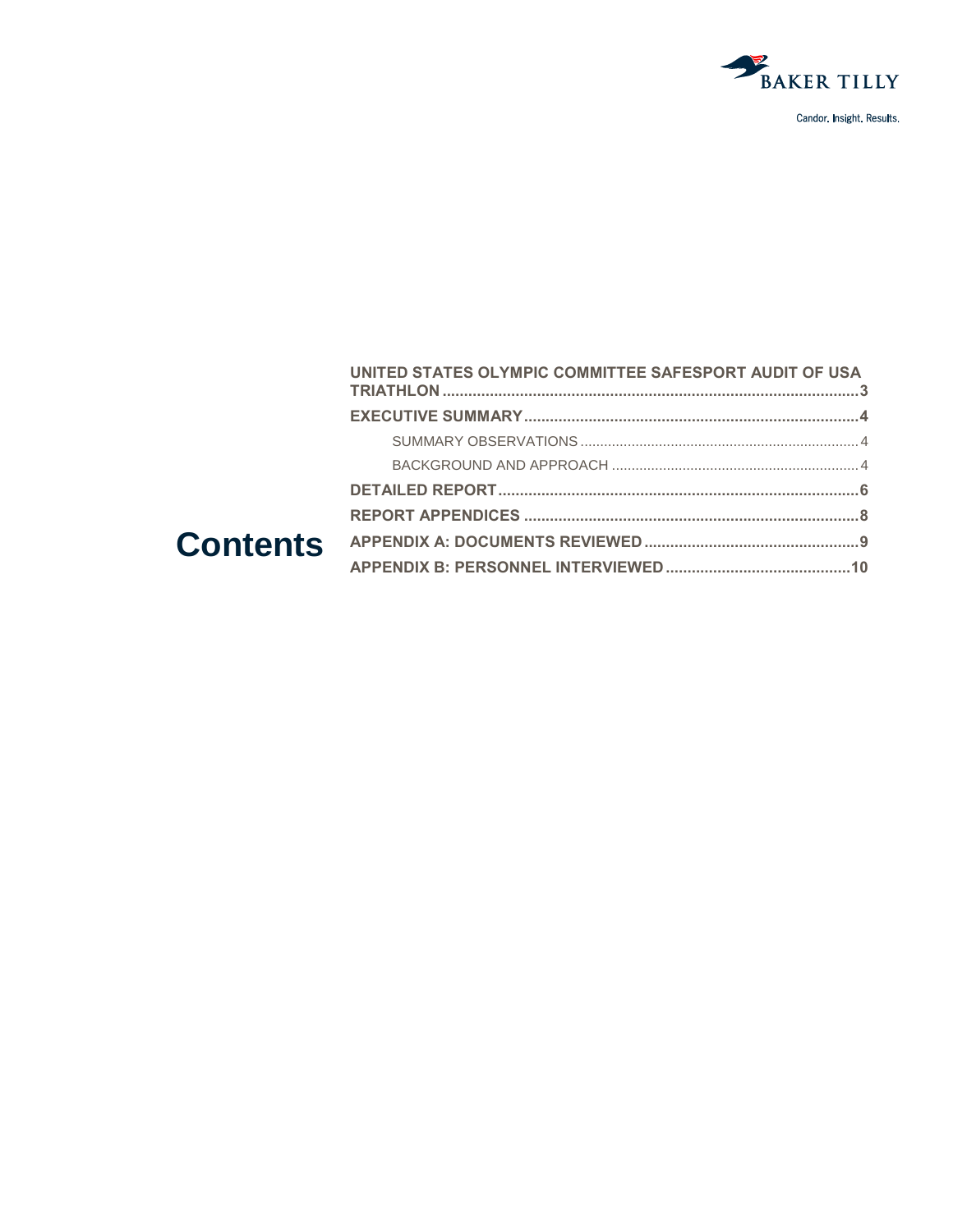

 $\overline{a}$ 

United States Olympic Committee USOC SafeSport Audit of USA Triathlon

## <span id="page-2-0"></span>**United States Olympic Committee SafeSport Audit of USA Triathlon<sup>1</sup>**

<sup>1</sup> To consider the report in its entirety, please refer also to the detailed management response that will appear here [\[Governance Documents\]](https://www.teamusa.org/Footer/Legal/Governance-Documents) within 90 days of the date of this report.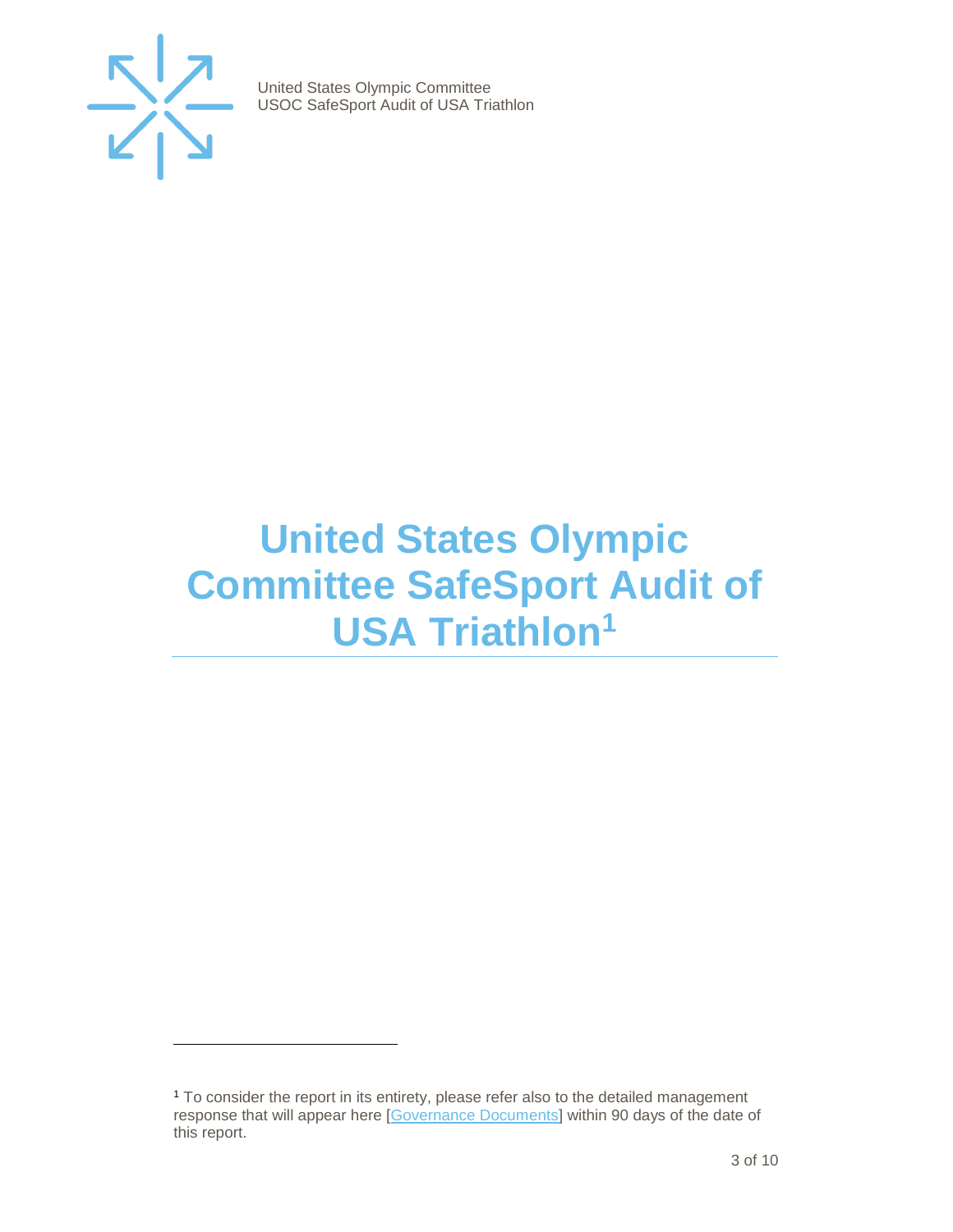

 $\overline{a}$ 

United States Olympic Committee USOC SafeSport Audit of USA Triathlon

# **Executive Summary**

#### <span id="page-3-1"></span><span id="page-3-0"></span>**Summary Observations**

It shall be the policy of the United States Olympic Committee (USOC) that each National Governing Body (NGBs) adopt a Minimum Standards Policy for Athlete Safety Programs (Athlete Safety Standards) by December 31, 2013<sup>2</sup>.

We noted the following opportunities to enhance the design of USA Triathlon's compliance with the Athlete Safety Standards:

- **Athlete Safety Standards - Criminal Background Checks and Education and Training Testing** – Requiring criminal background checks and education and training is not consistently enforced by USA Triathlon. The following exceptions were identified during our testing:
	- One individual selected for testing (10% of the selected individuals) did not have a criminal background check conducted during the testing period (i.e., May 1, 2016 through April 30, 2017).
	- Three individuals selected for testing (30% of the selected individuals) did not complete education and training requirements during the testing period (i.e., May 1, 2016 through April 30, 2017).

#### <span id="page-3-2"></span>**Background and Approach**

USOC engaged Baker Tilly Virchow Krause (Baker Tilly), to assist the USOC in the completion of SafeSport audits, to assess compliance with SafeSport policies and procedures at the USOC and all of its NGBs and High Performance Management Organizations (HPMOs).

Baker Tilly performed a review of USA Triathlon to evaluate compliance with the Athlete Safety Standards. The following activities were performed for this review of USA Triathlon:

- Developed and executed an audit program that included:
	- Holding a virtual entrance meeting to discuss and document USA Triathlon's SafeSport program and processes.
	- Selecting a sample of 10 from the required individuals to ensure a background check was performed and education and training was completed. See **Appendix A** for a list of documents reviewed.
	- Reviewing USA Triathlon's athlete safety policy and determining whether the following was addressed:
		- Required misconduct is prohibited and defined;
		- Reporting procedures are documented; and

<sup>2</sup> Effective June 20, 2017 the USOC replaced the Athlete Safety Standards with the NGB Athlete Safety Policy. Due to the timing of this audit, fieldwork was performed in accordance with the Athlete Safety Standards.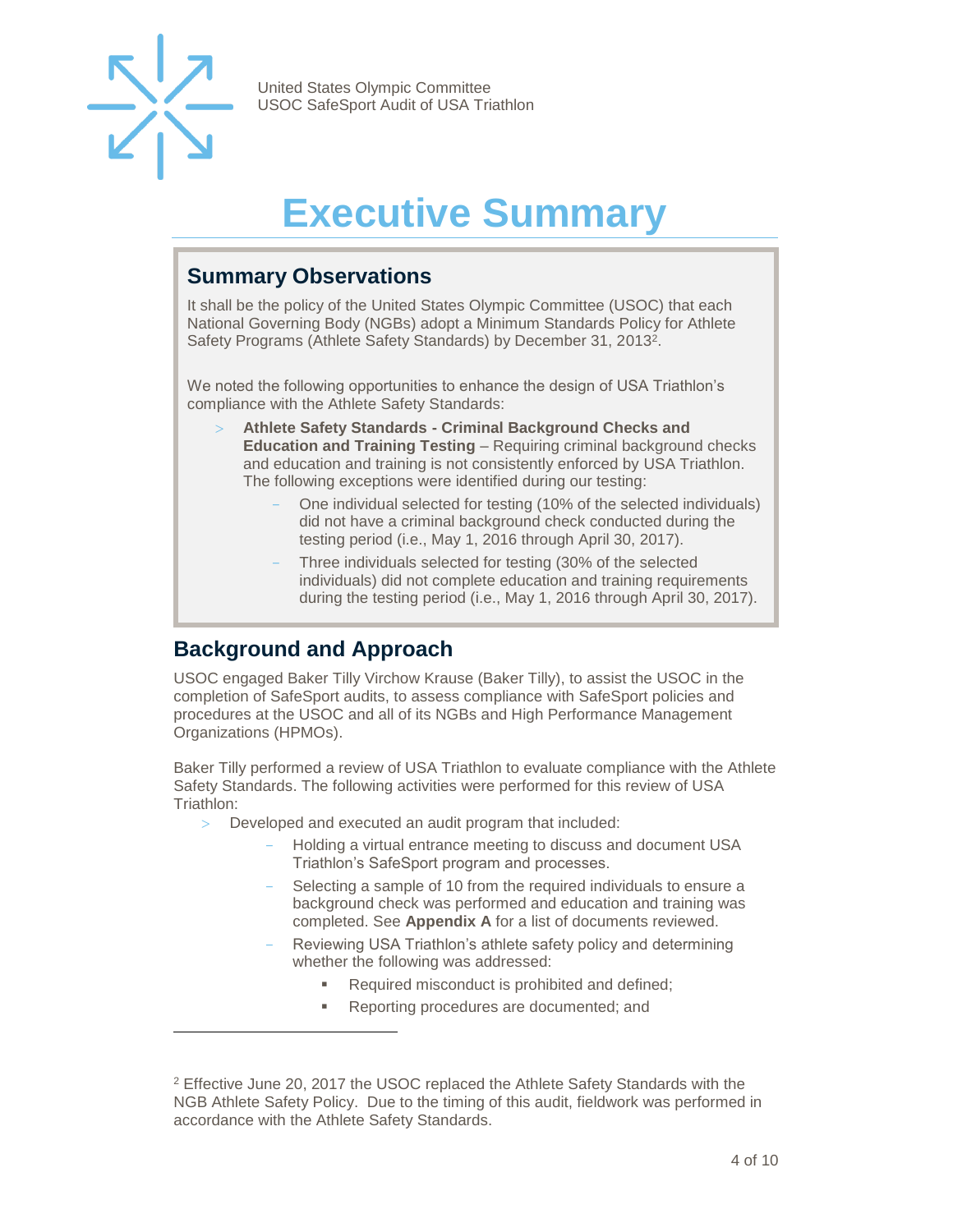

- **•** The grievance process is documented and complies with Athlete Safety Standards.
- Identifying which individuals are required to undergo a criminal background check and complete education and training.
- Conducted a virtual exit meeting, if requested, following delivery of the draft report, to discuss audit findings and recommendation(s) with USA Triathlon. See **Appendix B** for a list of individuals interviewed.
- > Identified specific observations and recommendations regarding opportunities to enhance compliance with Athlete Safety Standards. Observations include the following attributes: criteria, condition, cause, effect and recommendation, as set out in the International Professional Practices Framework (IPPF) Standards and Practice Advisory 2410-1.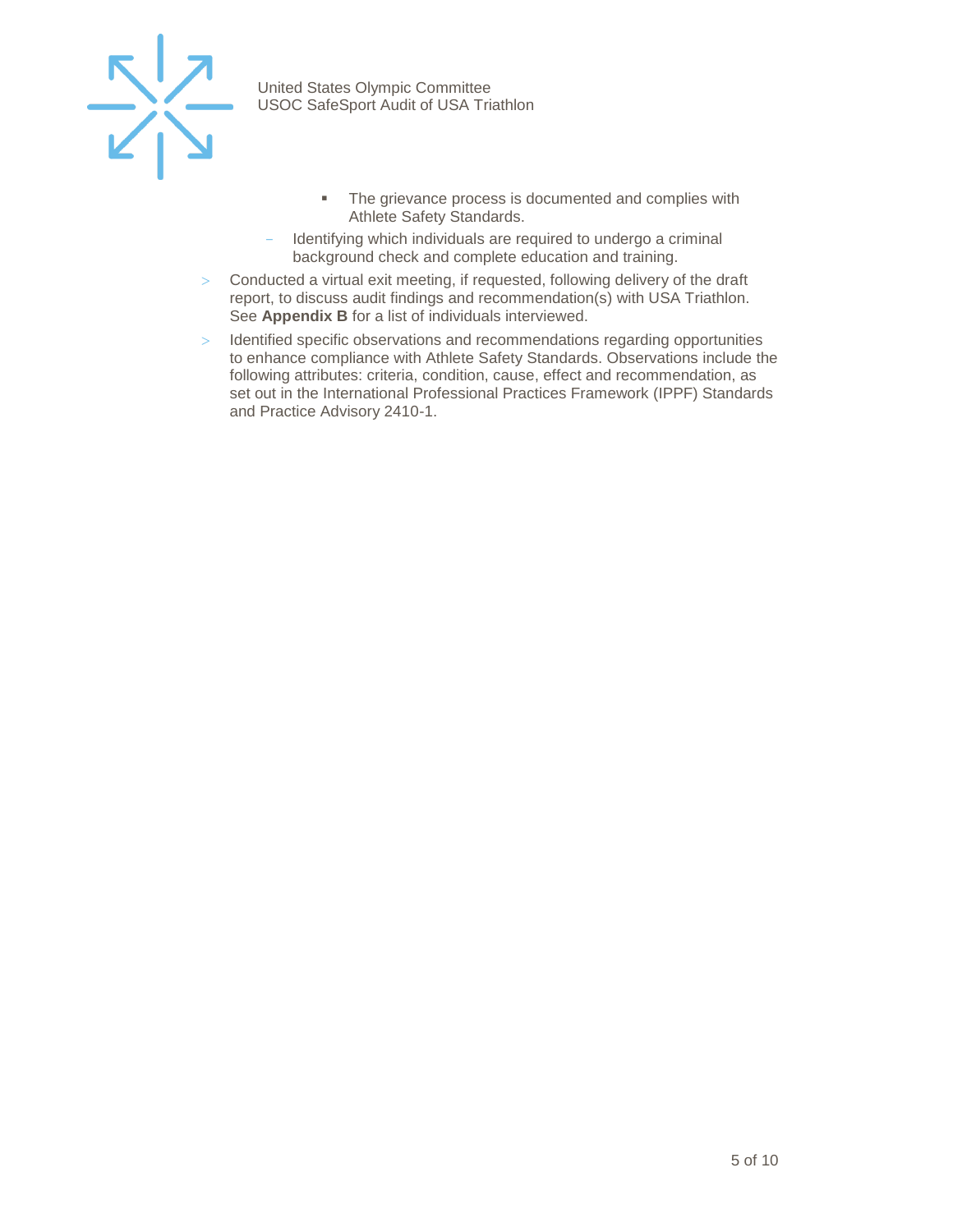

## **Detailed Report**

<span id="page-5-0"></span>The table below represents opportunities to enhance the design and effectiveness of USA Triathlon's compliance with the Athlete Safety Standards.

| 1. Athlete Safety Standards - Criminal Background Checks and Education and<br><b>Training Testing</b> |                                                                                                                                                                                                                                                                                                                                                                                                                                                                                                                                                                                                                                                                                                                                                                                                                                                                                                                        |  |
|-------------------------------------------------------------------------------------------------------|------------------------------------------------------------------------------------------------------------------------------------------------------------------------------------------------------------------------------------------------------------------------------------------------------------------------------------------------------------------------------------------------------------------------------------------------------------------------------------------------------------------------------------------------------------------------------------------------------------------------------------------------------------------------------------------------------------------------------------------------------------------------------------------------------------------------------------------------------------------------------------------------------------------------|--|
| <b>Criteria</b>                                                                                       | The Athlete Safety Standards state each NGB/HPMO shall<br>require criminal background checks and education and<br>training for those individuals it formally authorizes, approves,<br>or appoints (a) to a position of authority over, or (b) to have<br>frequent contact with athletes.                                                                                                                                                                                                                                                                                                                                                                                                                                                                                                                                                                                                                               |  |
| <b>Condition</b>                                                                                      | Requiring criminal background checks and education and<br>training is not consistently enforced by USA Triathlon. The<br>following exceptions were identified during our testing:<br>1. One individual selected for testing (10% of the selected<br>individuals) did not have a criminal background check<br>conducted during the testing period (i.e., May 1, 2016 through<br>April 30, 2017).<br>2. Three individuals selected for testing (30% of the selected<br>individuals) did not complete education and training<br>requirements during the testing period (i.e., May 1, 2016<br>through April 30, 2017).                                                                                                                                                                                                                                                                                                     |  |
| Cause                                                                                                 | USA Triathlon may not be consistently tracking and<br>monitoring compliance with the criminal background checks<br>and education and training requirements of the Athlete Safety<br>Standards.                                                                                                                                                                                                                                                                                                                                                                                                                                                                                                                                                                                                                                                                                                                         |  |
| <b>Effect</b>                                                                                         | Individuals USA Triathlon formally authorizes, approves or<br>appoints (a) to a position of authority over, or (b) to have<br>frequent contact with athletes may not be in compliance with<br>the SafeSport program because they have not completed<br>criminal background checks and/or education and training<br>prior to having contact with athletes. USA Triathlon must be in<br>compliance with the Athlete Safety Standards to be a member<br>in good standing. Noncompliance with the Athlete Safety<br>Standards can result in disciplinary action by the USOC<br>including withdrawal of high performance funding. Also,<br>athletes may have contact with individuals who are unaware<br>of SafeSport misconduct and the potential impact to athletes'<br>well-being and/or have contact with individuals who have a<br>criminal history, which could put athletes at SafeSport-related<br>misconduct risk. |  |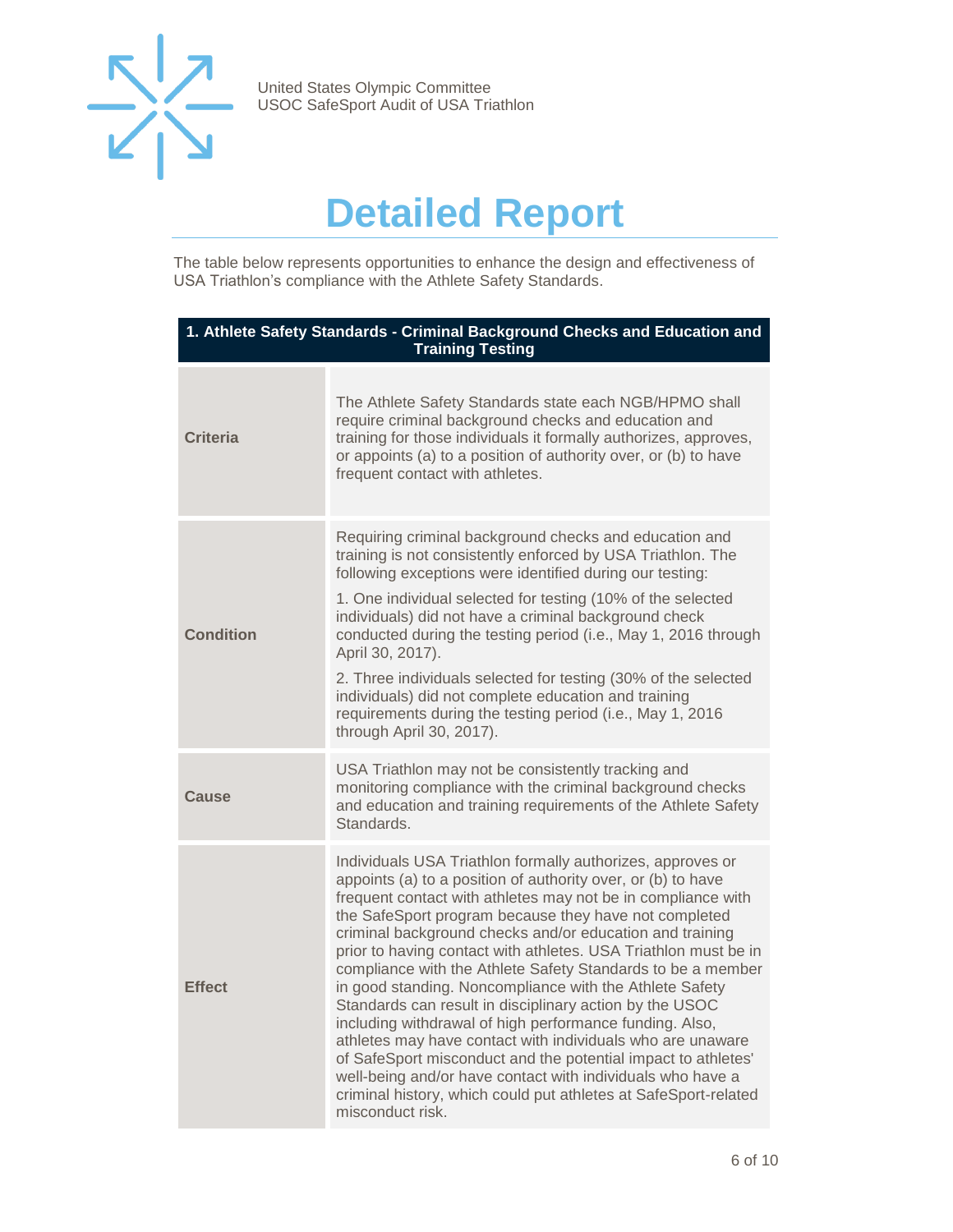

#### **1. Athlete Safety Standards - Criminal Background Checks and Education and Training Testing**

| <b>Recommendation</b>         | USA Triathlon must require that individuals it formally<br>authorizes, approves, or appoints (a) to a position of authority<br>over, or (b) to have frequent contact with athletes complete<br>criminal background checks and education and training<br>requirements in a timely manner and before they have contact<br>with athletes to provide assurance that they are educated on<br>the requirements of the Athlete Safety Standards. USA<br>Triathlon must consistently track and verify criminal<br>background checks and education and training requirements<br>are met for all Required Individuals. Compliance with these<br>requirements must be completed within 90 days of receipt of<br>the final audit report.<br>USA Triathlon should review the testing results and require all<br>necessary individuals to complete the necessary<br>requirements (i.e., criminal background check and/or<br>education and training). |
|-------------------------------|----------------------------------------------------------------------------------------------------------------------------------------------------------------------------------------------------------------------------------------------------------------------------------------------------------------------------------------------------------------------------------------------------------------------------------------------------------------------------------------------------------------------------------------------------------------------------------------------------------------------------------------------------------------------------------------------------------------------------------------------------------------------------------------------------------------------------------------------------------------------------------------------------------------------------------------|
|                               |                                                                                                                                                                                                                                                                                                                                                                                                                                                                                                                                                                                                                                                                                                                                                                                                                                                                                                                                        |
| <b>Management</b><br>response | We agree with the condition and recommendation and will<br>respond to the USOC with a detailed plan to ensure<br>compliance with the current NGB Athlete Safety Policy. Our<br>plan will be submitted to the USOC within the 90 day timeline<br>referenced above.                                                                                                                                                                                                                                                                                                                                                                                                                                                                                                                                                                                                                                                                      |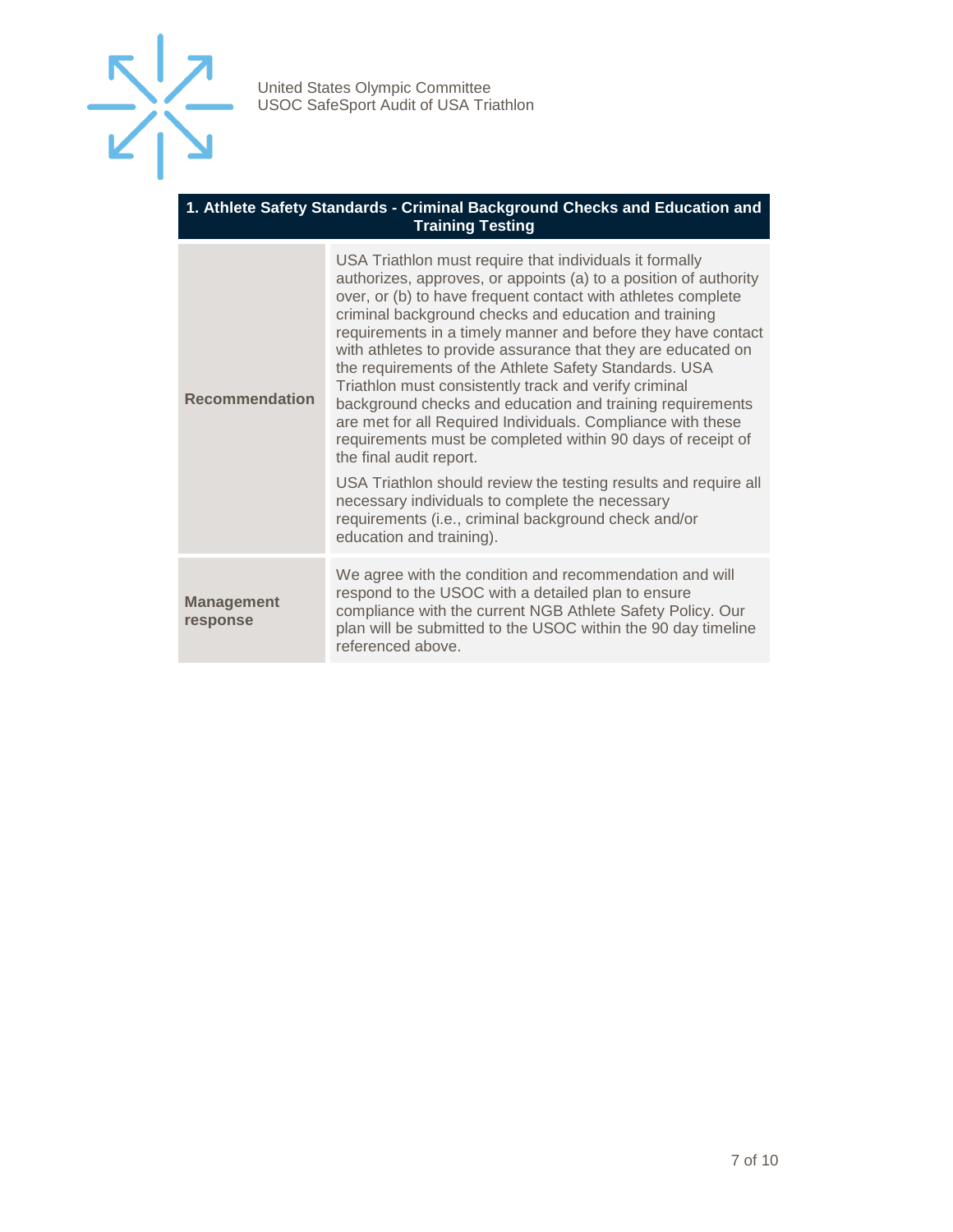

# <span id="page-7-0"></span>**Report Appendices**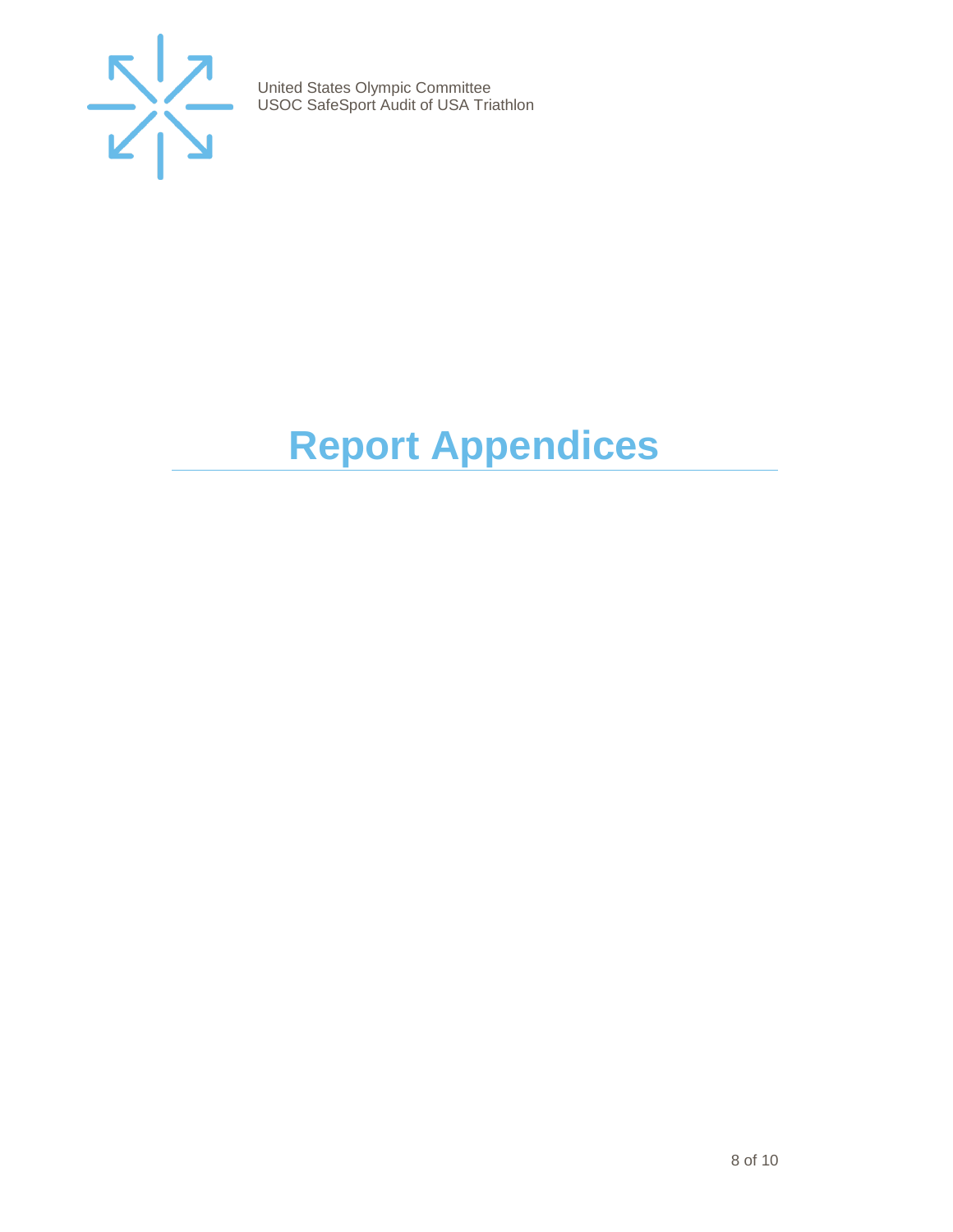

### <span id="page-8-0"></span>**Appendix A: Documents Reviewed**

We reviewed the following documents:

- > Athlete Safety Standards Program Questionnaire
- > Population listing of "required individuals"(i.e., covered individuals required to undergo background check and training)
- > New USA Triathlon Bylaws
- > Revised USA Triathlon SafeSport Policy Handbook 2017